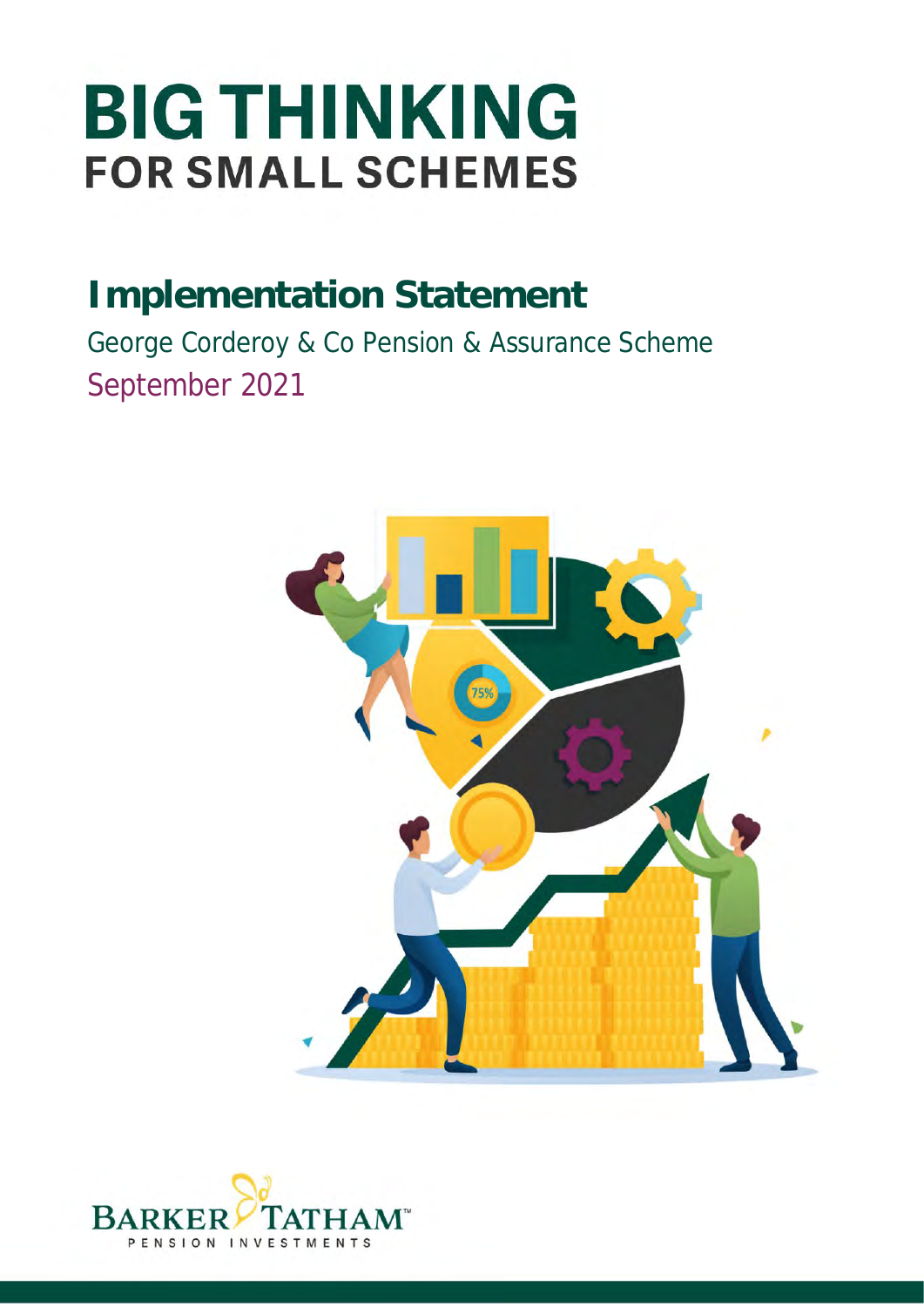### **1. Introduction**

Under regulatory requirements, trustees are required to prepare and review an implementation statement outlining their approach dealing with certain specific matters with regards to their Environmental, Social and Governance (ESG) principals outlined in their latest Statement of Investment Principles (SIP).

This Statement sets out the principles governing decisions about the ESG aspect of investment of the assets of George Corderoy & Co Pension & Assurance Scheme (the Scheme). In preparing it, the Trustees obtained written reporting on these matters from Barker Tatham Investment Consultants Limited as its investment consultants.

#### **2. ESG Principles**

**Environmental, Social and Corporate Governance Policies**

In endeavouring to invest in the best financial interests of the beneficiaries, the Trustee has elected to invest through pooled funds. It acknowledges that it cannot directly influence the environmental, social and governance ("ESG") policies and practices of the companies in which the pooled funds invest. The Trustee also acknowledges that where index tracking pooled vehicles are employed ESG considerations cannot be taken into account due to the nature of the investment.

In principle, the Trustee believes that ESG factors can have an impact on the performance of its investments and that the management of ESG risks and the exploitation of ESG opportunities, especially in relation to climate change, can add value to the portfolio. To that effect, the Trustee expects the fund managers to have integrated ESG factors as part of their investment analysis and decision- making process where appropriate.

Appropriate weight will be given to ESG factors in the appointment of fund managers. The Trustee's advisor in these matters will have liaised with the fund managers regarding ESG matters.

The Trustee views that the stewardship responsibilities attached to the ownership of shares is important but recognise that investment in pooled funds limits their ability to be fully involved. The Trustee expects their investment managers to report in detail on how they have exercised voting rights attached to shares (including across passive equity mandates). Managers are expected to be signatories to the FRC UK Stewardship Code.

Further information on the Trustees' policies can be found in the latest SIP dated September 2019.

In the Trustees' opinion, their policies, as recorded in the SIP, have been followed over the 12 -month period to 28 February 2021.

The following pages illustrate how the Trustees, through their fund managers, have followed their stewardship and engagement policies.

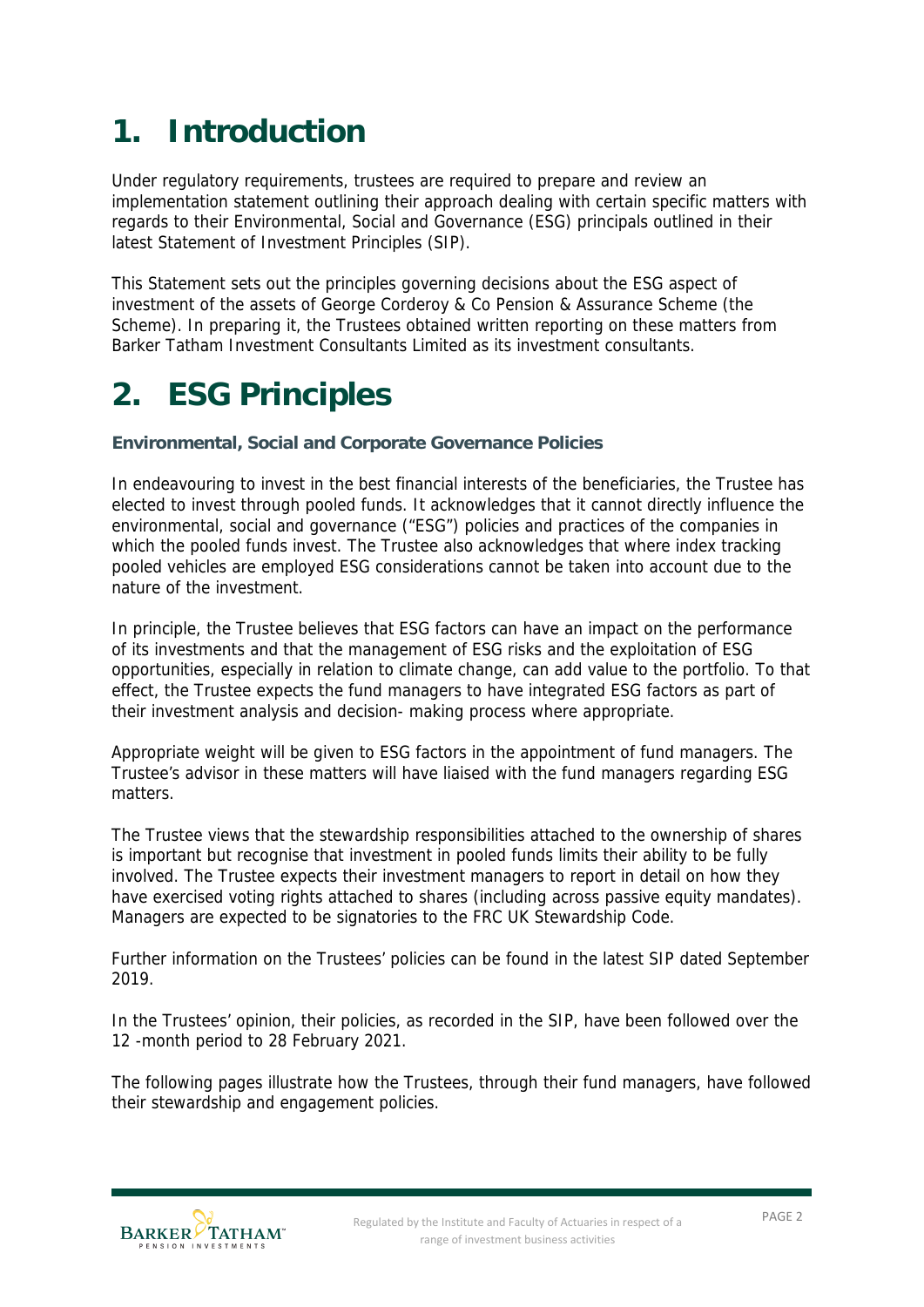### **3. Investments Attitudes to ESG**

| <b>Fund Manager/Fund</b>                                                                 | <b>ESG Description</b>                                                                                                                                                                                                                                                                                                                                                                                                                                                                                                                                                                                                                                                                                                                                                                                                                |
|------------------------------------------------------------------------------------------|---------------------------------------------------------------------------------------------------------------------------------------------------------------------------------------------------------------------------------------------------------------------------------------------------------------------------------------------------------------------------------------------------------------------------------------------------------------------------------------------------------------------------------------------------------------------------------------------------------------------------------------------------------------------------------------------------------------------------------------------------------------------------------------------------------------------------------------|
| <b>LGIM</b>                                                                              |                                                                                                                                                                                                                                                                                                                                                                                                                                                                                                                                                                                                                                                                                                                                                                                                                                       |
| <b>Managed Property Fund</b><br><b>World Emerging Market</b><br><b>Equity Index Fund</b> | <b>Fund Manager Overview</b><br>$\bullet$<br>LGIM's ultimate goal is to protect and enhance the<br>investment returns generated by their clients' assets<br>whilst aiming to have a long-standing commitment to<br>raising corporate governance and sustainability                                                                                                                                                                                                                                                                                                                                                                                                                                                                                                                                                                    |
| <b>Active Corporate Bond -</b><br><b>Over 10 Year Fund</b>                               | standards to ultimately enhance the value of companies<br>in which they invest.                                                                                                                                                                                                                                                                                                                                                                                                                                                                                                                                                                                                                                                                                                                                                       |
| <b>LDI Matching Core Fixed</b><br>(Long) Fund                                            | LGIM has publicly committed to the following three<br>goals as part of their five-year strategic plan:<br>• Influencing the transition to a low-carbon economy                                                                                                                                                                                                                                                                                                                                                                                                                                                                                                                                                                                                                                                                        |
| <b>LDI Matching Core Real</b><br>(Long) Fund                                             | • Making society more resilient with our financial<br>solutions<br>• Creating new investments for the future economy                                                                                                                                                                                                                                                                                                                                                                                                                                                                                                                                                                                                                                                                                                                  |
| <b>Cash Fund</b>                                                                         | Further information on how they can receive these<br>goals is publicly available on the parent company Legal                                                                                                                                                                                                                                                                                                                                                                                                                                                                                                                                                                                                                                                                                                                          |
|                                                                                          | & General Group plc's reporting on corporate<br>responsibility.                                                                                                                                                                                                                                                                                                                                                                                                                                                                                                                                                                                                                                                                                                                                                                       |
|                                                                                          | <b>ESG Integration</b><br>$\bullet$<br>LGIM uses a bottom-up and a top-down approach to<br>monitoring and analysis as well as using ESG<br>information that comes out from engagement meetings<br>with companies. LGIM's ESG scoring tool assesses<br>companies in 17 different sectors on their disclosure,<br>policies and processes for managing ESG risks. LGIM<br>has set up three long-term thematic working groups<br>(demographics, energy and technology) that undertake<br>top-down research and analysis of macroeconomic<br>issues, related to responsible investment and ESG. The<br>direct engagement with companies is a way LGIM seek<br>to identify ESG risks and opportunities. LGIM have an<br>escalation policy to tackle difficult and inter-connected<br>ESG issues that materially impact the value of assets. |
|                                                                                          | LGIM has an Active ESG View tool that forms an<br>essential component of the overall active research<br>process. The tool brings together granular quantitative<br>and qualitative inputs in order to reflect a full picture of<br>the ESG risks and opportunities embedded within each<br>company. ESG risks vary across sectors and therefore<br>the proprietary tool LGIM has developed evaluates<br>sector specific ESG factors, spanning 64 specific sectors<br>and sub-sectors. LGIM incorporates a qualitative<br>approach on top of this as data alone may not tell the<br>full story.                                                                                                                                                                                                                                        |

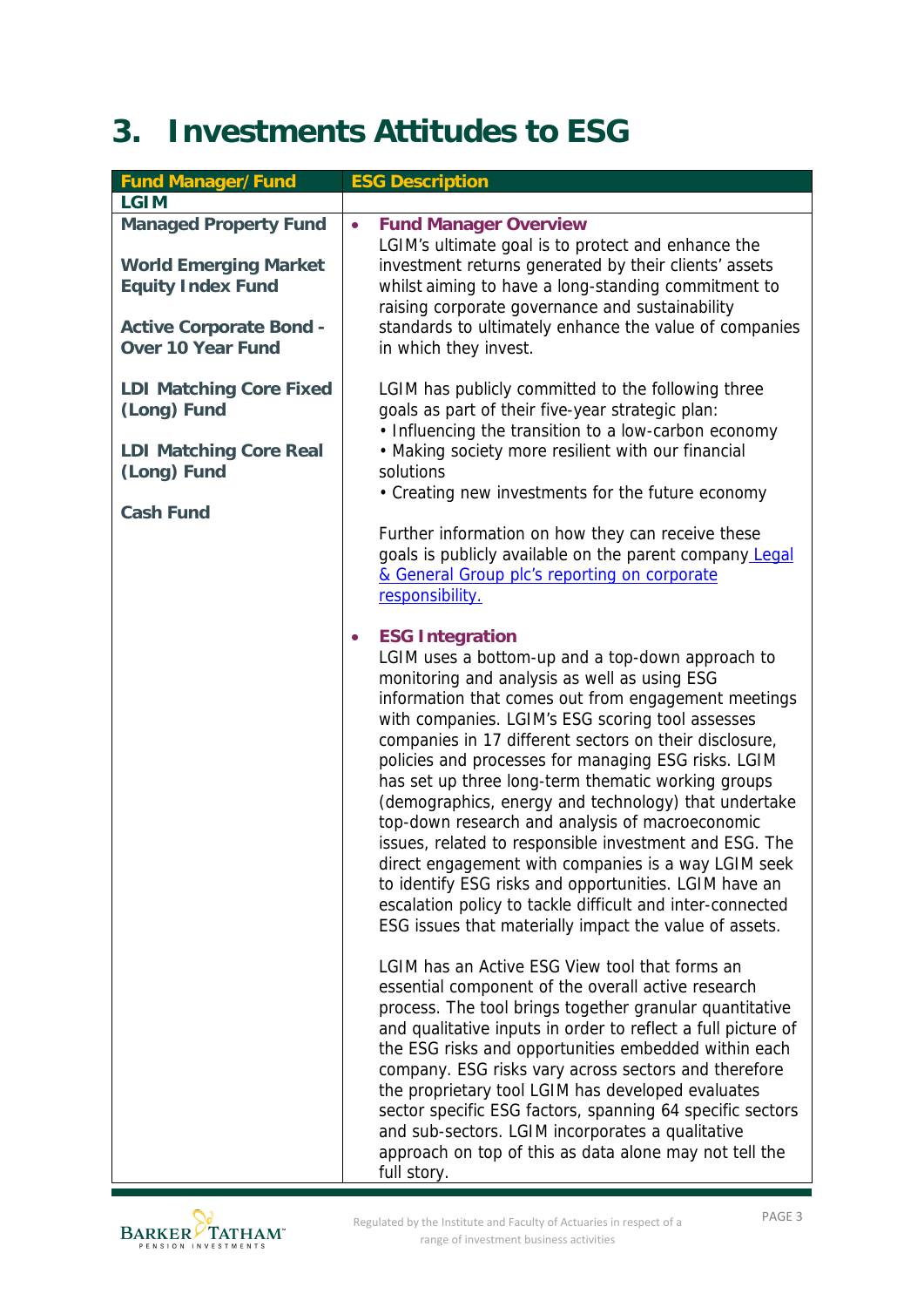| Active Ownership (1 year to 28 February 2021)<br>LGIM reports annually on their active ownership to 31<br>March, and provides quarterly reporting on their proxy<br>voting. LGIM's Corporate Governance team casts proxy<br>votes in a manner consistent with the interests of all<br>clients. They direct the vote of a significant proportion<br>of a companies' shares by exercising the shareholder<br>rights of almost all clients. LGIM acknowledges that<br>the Scheme, in giving LGIM their mandate, requires<br>LGIM to vote with the shares on the behalf of the<br>Scheme. LGIM therefore aims to minimise abstaining<br>from voting, only doing so if it is technically not<br>possible to cast a vote in any other way. |
|--------------------------------------------------------------------------------------------------------------------------------------------------------------------------------------------------------------------------------------------------------------------------------------------------------------------------------------------------------------------------------------------------------------------------------------------------------------------------------------------------------------------------------------------------------------------------------------------------------------------------------------------------------------------------------------------------------------------------------------|
| LGIM's voting decisions are made internally within the<br>corporate governance team, and independently from<br>the investment teams. LGIM have in place<br>supplementary regional policies setting out their voting<br>approaches publicly on their website however various<br>other factors may also help them form a view on<br>voting matters. These consist of; previous<br>engagement, third party research (e.g. ESG reports,<br>broker research), company performance and LGIM's<br>in-house views with respect to their investment teams.                                                                                                                                                                                    |
| The following paragraphs relate to the active<br>ownership or approaches to ESG specific to the LGIM<br>funds in which the Scheme is currently invested:                                                                                                                                                                                                                                                                                                                                                                                                                                                                                                                                                                             |
| <b>World Emerging Market Fund</b><br>Over the 12 months to end March 2021, LGIM were<br>eligible to vote at 3,998 meetings and on 36,036<br>resolutions over the 12- month period. LGIM voted on<br>99.9% of resolutions. 85.2% of votes were votes for<br>management, 13.4% were votes against and 1.4%<br>were votes abstained from.                                                                                                                                                                                                                                                                                                                                                                                               |
| <b>Managed Property Fund</b><br>LGIM focuses on the EPC ratings of their buildings.<br>Where there is a new build, LGIM undertakes due<br>diligence audits specifically for ESG qualities, both for<br>the build itself and for the ongoing tenancy.                                                                                                                                                                                                                                                                                                                                                                                                                                                                                 |
| Active Corporate Bond - Over 10 Year Fund<br>LGIM screens the companies in which they hold<br>corporate bonds for ESG factors. They review<br>quantitative and qualitative factors as well as overall<br>governance.                                                                                                                                                                                                                                                                                                                                                                                                                                                                                                                 |
|                                                                                                                                                                                                                                                                                                                                                                                                                                                                                                                                                                                                                                                                                                                                      |

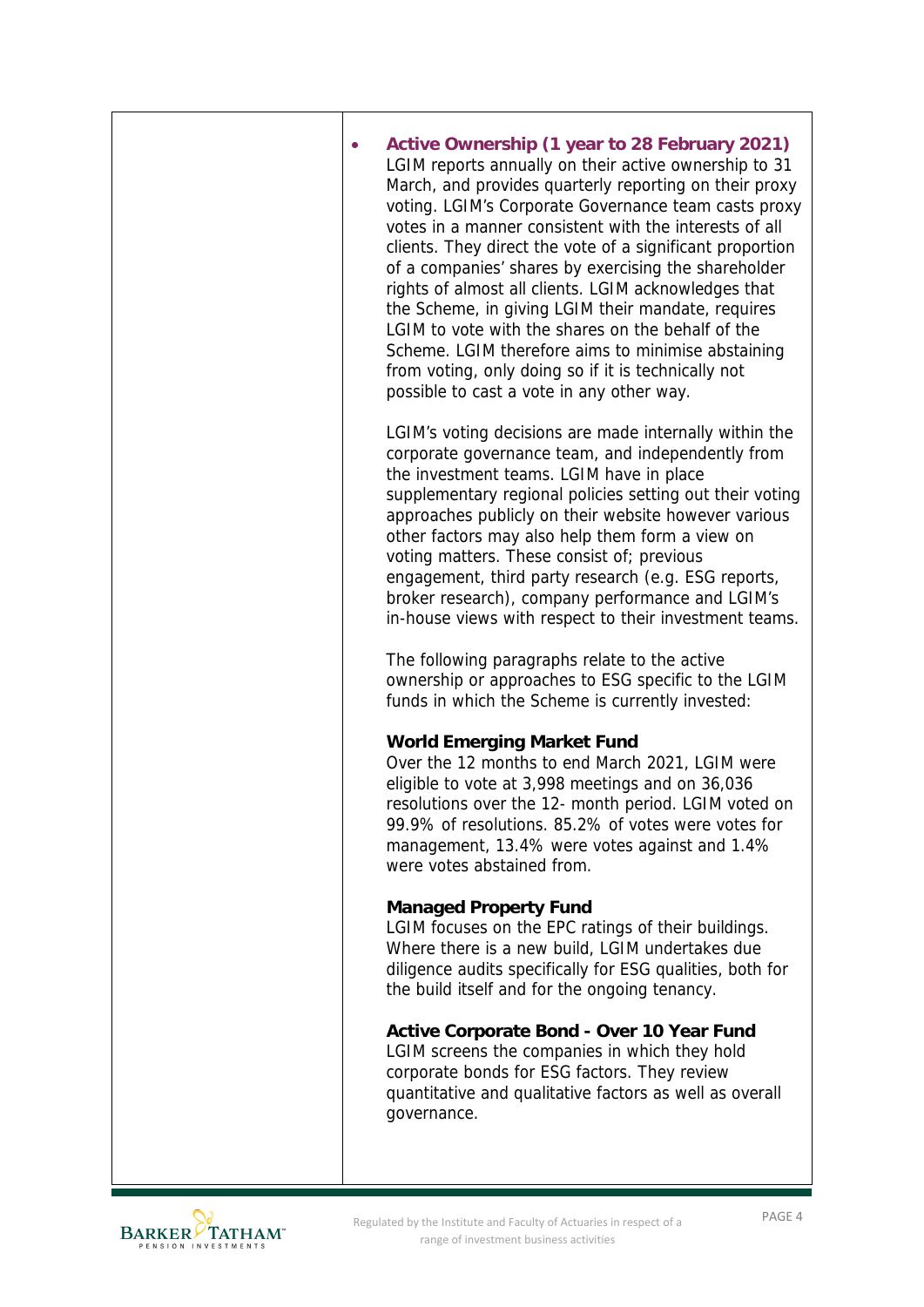|                                                                 |           | <b>Matching Core LDI Real and Fixed Funds</b><br>LGIM aims to embed ESG where appropriate. Following<br>a research meeting with LGIM on their LDI ranges, we<br>could expect to a flexible incorporation of green gilt(s)<br>in LDI mandates. These may be tailored to client-<br>specific ESG objectives, such as targeting a minimum<br>proportion in green gilts. LGIM also considers how ESG<br>is incorporated in their choice of counterparties, which<br>they use by reviewing quantitative and qualitative<br>factors as well as overall governance.                                                                                                                                                                                                                                                                             |
|-----------------------------------------------------------------|-----------|------------------------------------------------------------------------------------------------------------------------------------------------------------------------------------------------------------------------------------------------------------------------------------------------------------------------------------------------------------------------------------------------------------------------------------------------------------------------------------------------------------------------------------------------------------------------------------------------------------------------------------------------------------------------------------------------------------------------------------------------------------------------------------------------------------------------------------------|
|                                                                 |           | A case study by LGIM looks at the company Cardinal<br>Health in which in November 2020, paid out an above -<br>target bonus to the CEO who was head of pharma<br>globally during the worst years of the opioid crisis.<br>LGIM voted against the resolution to signal their<br>concern over the bonus payment to the CEO in the<br>same year that the company recorded a total pre-tax<br>charge of \$5.63bn for expected opioid settlement.                                                                                                                                                                                                                                                                                                                                                                                             |
|                                                                 |           | A case study by LGIM looks at the company Barclays in<br>which at the end of March 2020, issued a statement,<br>outlining the ambitious target of aligning the entire<br>business to the goals of the Paris Agreement through<br>plans to shrink its carbon footprint to net zero by 2050.<br>LGIM endorsed this proposal, which was voted on by<br>shareholders at the 2020 AGM on 7th May alongside a<br>shareholder resolution on the same topic.                                                                                                                                                                                                                                                                                                                                                                                     |
|                                                                 |           | <b>References</b><br>LGIM aims to implement best practice reporting to<br>stakeholders including an:<br>o Annual Active Ownership report<br><b>Quarterly ESG Impact Report</b><br>O<br><b>Public monthly voting reports</b><br>O                                                                                                                                                                                                                                                                                                                                                                                                                                                                                                                                                                                                         |
| <b>PineBridge</b>                                               |           |                                                                                                                                                                                                                                                                                                                                                                                                                                                                                                                                                                                                                                                                                                                                                                                                                                          |
| <b>Global Dynamic Asset</b><br><b>Allocation</b><br><b>Fund</b> | $\bullet$ | <b>Fund Manager Overview</b><br>Although PineBridge is a mid-sized firm, they have the<br>breadth and geographic reach usually associated with<br>the very largest in the asset management industry.<br>They believe their size is a key strategic advantage to<br>harness the power of collaboration across their teams<br>to deliver superior investment outcomes for their<br>clients. In addition, PineBridge seeks to combine the<br>structure and reach of a globally connected investment<br>manager with the client-focused advantages of a<br>private company. This means identifying investment<br>opportunities for their clients, delivering superior<br>investment performance through collaboration across<br>teams, and providing a high degree of attention and<br>service at every client touchpoint. They are governed |

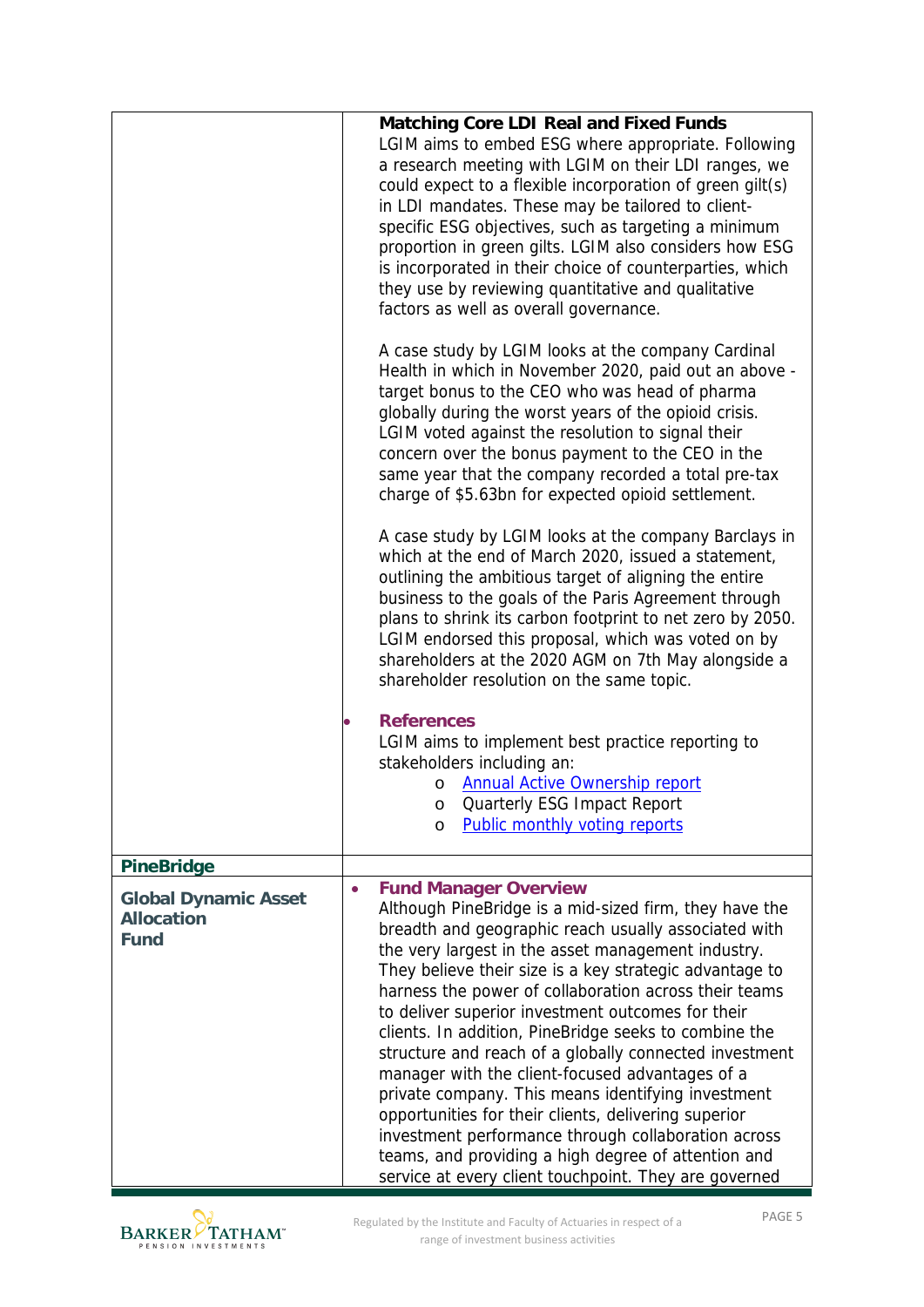|  | by a corporate structure that ensures regulatory<br>compliance, the achievement of client objectives, and<br>adherence to their firmwide principles - including those<br>related to environmental, social, and governance (ESG)<br>issues and stewardship.                                                                                                                                                                                                                                                                                                                                                                                                                                                                                                                                                                                                                                                                                                                                                                        |
|--|-----------------------------------------------------------------------------------------------------------------------------------------------------------------------------------------------------------------------------------------------------------------------------------------------------------------------------------------------------------------------------------------------------------------------------------------------------------------------------------------------------------------------------------------------------------------------------------------------------------------------------------------------------------------------------------------------------------------------------------------------------------------------------------------------------------------------------------------------------------------------------------------------------------------------------------------------------------------------------------------------------------------------------------|
|  | PineBridge believes businesses that are sustainable<br>create the most value for investors and for society at<br>large – and this is true both for PineBridge as a firm<br>and for the companies in which they invest. PineBridge<br>integrated ESG principles into their investment<br>processes when they began the journey in 2006.<br>PineBridge is a signatory of the Principles for<br>Responsible Investment ("PRI"), which provide a<br>framework through which to report and assess ESG<br>factors.                                                                                                                                                                                                                                                                                                                                                                                                                                                                                                                      |
|  | <b>ESG Integration</b><br>PineBridge performs due diligence on companies with<br>ESG either fully integrated or considered on most of<br>their end-to-end investment processes. As investors and<br>global citizens, they look for continuous improvement in<br>ESG metrics rather than a narrow focus on a company's<br>current state of being, which is prevalent in the industry<br>through its overreliance on data vendors. With their<br>research-driven, active, high-conviction approach, they<br>are able to advocate for, and encourage, change in the<br>select companies in which they invest. They do this by<br>maintaining an active dialogue with management and<br>co-investors and partnering with them to define and<br>advance best practices, leading to improvement over<br>the medium to long term. Reflecting their journey since<br>2006, they are among the top 25% of UN Principles for<br>Responsible Investment (UNPRI) signatories, with an<br>A+ rating for their strategy and governance efforts. |
|  | PineBridge believe that as responsible corporate<br>citizens, they understand that being a good steward of<br>their clients' capital is not only about integrating ESG<br>into their investment decisions; it is also about<br>engaging to ensure corporate improvement and<br>aligning their proxy voting principles with their<br>investment processes and engaging practices.                                                                                                                                                                                                                                                                                                                                                                                                                                                                                                                                                                                                                                                  |
|  | Another key priority to PineBridge, is thinking about<br>how they conduct themselves as a firm. This means<br>being a supportive and empowering employer, an<br>involved member of their communities, a trusted<br>partner for their clients, and a respectful, compliant firm<br>in the numerous jurisdictions in which they operate.                                                                                                                                                                                                                                                                                                                                                                                                                                                                                                                                                                                                                                                                                            |

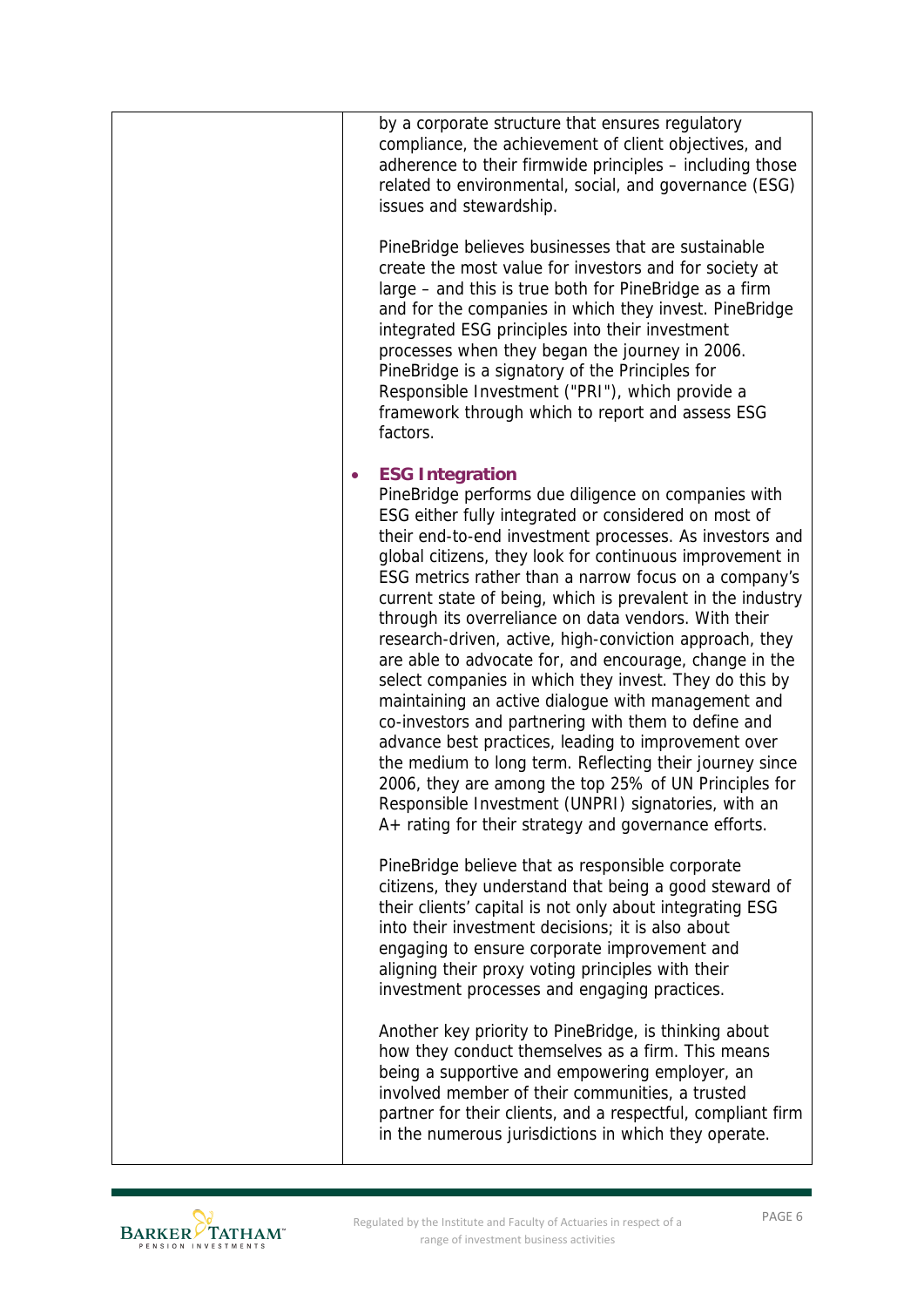|                                | <b>Active Ownership across all eligible PineBridge</b><br>funds (1 year to 28 February 2021)<br>Over the 12-month period PineBridge attended 882<br>meetings and cast 9,563 votes for proposals and 656<br>votes against proposals.<br>Some examples include:<br>The Boeing Company<br>PineBridge voted against the re-election of long<br>time directors Collins, Giambastiani, Schwab and<br>Williams due to the board's failure to exercise<br>sufficient oversight of management strategy and<br>corporate culture.<br>Cintas Corp<br>Voting was in line with management and ISS<br>recommendations to elect Ronald W. Tysoe to<br>the board of directors. PineBridge will continue<br>to monitor the company's progress, particularly<br>the anticipated GRI report. The company has<br>been family run since inception and has been<br>gradually moving toward the standards expected<br>from a larger company in terms of transparency. |
|--------------------------------|------------------------------------------------------------------------------------------------------------------------------------------------------------------------------------------------------------------------------------------------------------------------------------------------------------------------------------------------------------------------------------------------------------------------------------------------------------------------------------------------------------------------------------------------------------------------------------------------------------------------------------------------------------------------------------------------------------------------------------------------------------------------------------------------------------------------------------------------------------------------------------------------------------------------------------------------|
|                                | <b>References</b><br>More information on PineBridge's ESG policies and<br>principles can be found in their document on "ESG<br>Integration." This has further information also on how<br>PineBridge actively incorporates ESG.<br>PineBridge provided a statement on the specifics to<br>their active ownership and voting case studies shown<br>above.                                                                                                                                                                                                                                                                                                                                                                                                                                                                                                                                                                                        |
| <b>Aegon (Formerly Kames)</b>  |                                                                                                                                                                                                                                                                                                                                                                                                                                                                                                                                                                                                                                                                                                                                                                                                                                                                                                                                                |
| <b>Diversified Growth Fund</b> | <b>Fund Manager Overview</b><br>Aegon claim responsible investment is a key element of<br>their investment philosophy and process as they believe<br>investment practices can help generate long-term value<br>for their clients. As such they have the following<br>principles:<br>Responsible Investing aligns with clients'<br>$\bullet$<br>interests<br>Responsible Investing can contribute to long-<br>term value<br>Environmental and social risks are investing risks<br>Integrating ESG factors can help uncover<br>opportunities<br>Active ownership is active management                                                                                                                                                                                                                                                                                                                                                            |
|                                | <b>ESG Integration</b><br>Aegon's ESG integration process is focused on<br>managing the financial risks and identifying                                                                                                                                                                                                                                                                                                                                                                                                                                                                                                                                                                                                                                                                                                                                                                                                                        |

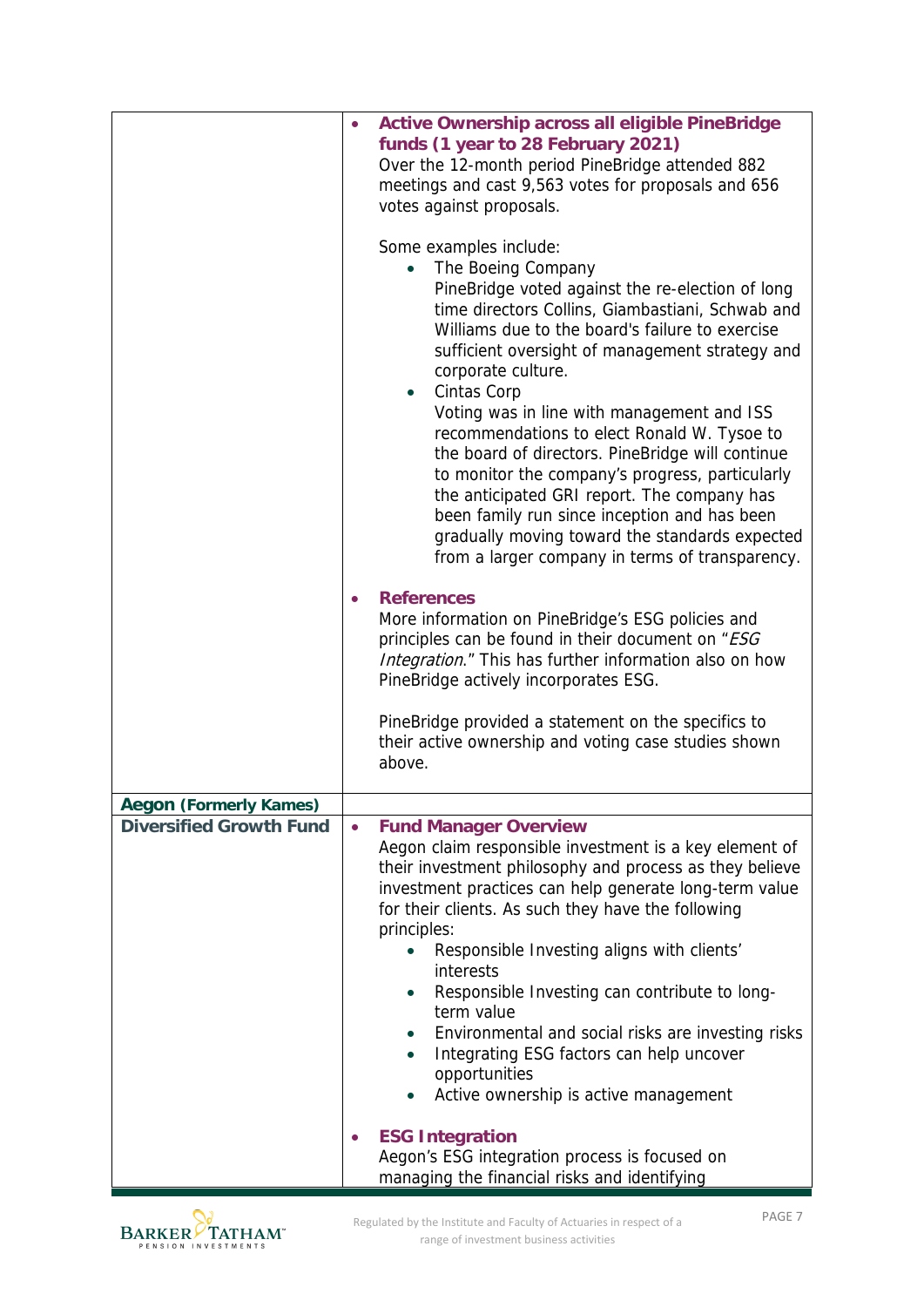| opportunities by including more information in<br>investment analysis to help inform decision making.<br>Aegon believe that ESG integration does not explicitly<br>seek to make ethical, sustainable or responsible value<br>judgements and instead there are potential ESG factors<br>that could be material. Some of the potential<br>environmental factors are climate change, energy<br>efficiency and waste pollution. Social factors considered<br>involve human rights and labour standards as well as<br>workplace safety. Governance issues vary from board<br>independence to shareholder rights. More information<br>on this face be seen on page 11 of Aegon's Responsible<br>Investment Report in 2019.                                                                                                             |
|----------------------------------------------------------------------------------------------------------------------------------------------------------------------------------------------------------------------------------------------------------------------------------------------------------------------------------------------------------------------------------------------------------------------------------------------------------------------------------------------------------------------------------------------------------------------------------------------------------------------------------------------------------------------------------------------------------------------------------------------------------------------------------------------------------------------------------|
| Some examples of key engagement themes:<br>Health and Well-being<br>Climate change<br>$\bullet$<br>Corporate governance<br>$\bullet$                                                                                                                                                                                                                                                                                                                                                                                                                                                                                                                                                                                                                                                                                             |
| <b>Active Ownership across all eligible Aegon funds</b><br>(1 year to 31 March 2021)<br>As active asset managers, they believe that their<br>responsibility extends beyond today's investment<br>opportunities. With a long-term focus, they have built a<br>robust active ownership program that includes<br>exercising shareholder voting rights in the best interest<br>of their clients and engaging with bond or equity issuers<br>in an effort to mitigate ESG risk, to help better<br>understand the opportunities that companies face and<br>encourage more sustainable practices. Aegon produce<br>calendar year annual Responsible Investment reports.<br>Aegon, over 2020:<br>voted at 2511 company meetings voted<br>had 575 ESG engagements.<br>had 14 professionals in a dedicated Responsible<br>Investment team. |
| Aegon also provide quarterly proxy voting reports. For<br>the 12-months to end March 2021, Aegon voted by<br>proxy 477 times, with 296 votes for, 104 votes against<br>and abstaining for 105 votes. Total does not sum due<br>to multiple votes at meetings.                                                                                                                                                                                                                                                                                                                                                                                                                                                                                                                                                                    |
| Some examples include:<br>China Resources Land Limited - Q2 2020<br>For a second consecutive year, Yan Biao had<br>poor Board attendance. Given this continued<br>poor attendance, Aegon questioned the value<br>and contribution he brought and voted against.<br>Informa - Q2 2020                                                                                                                                                                                                                                                                                                                                                                                                                                                                                                                                             |

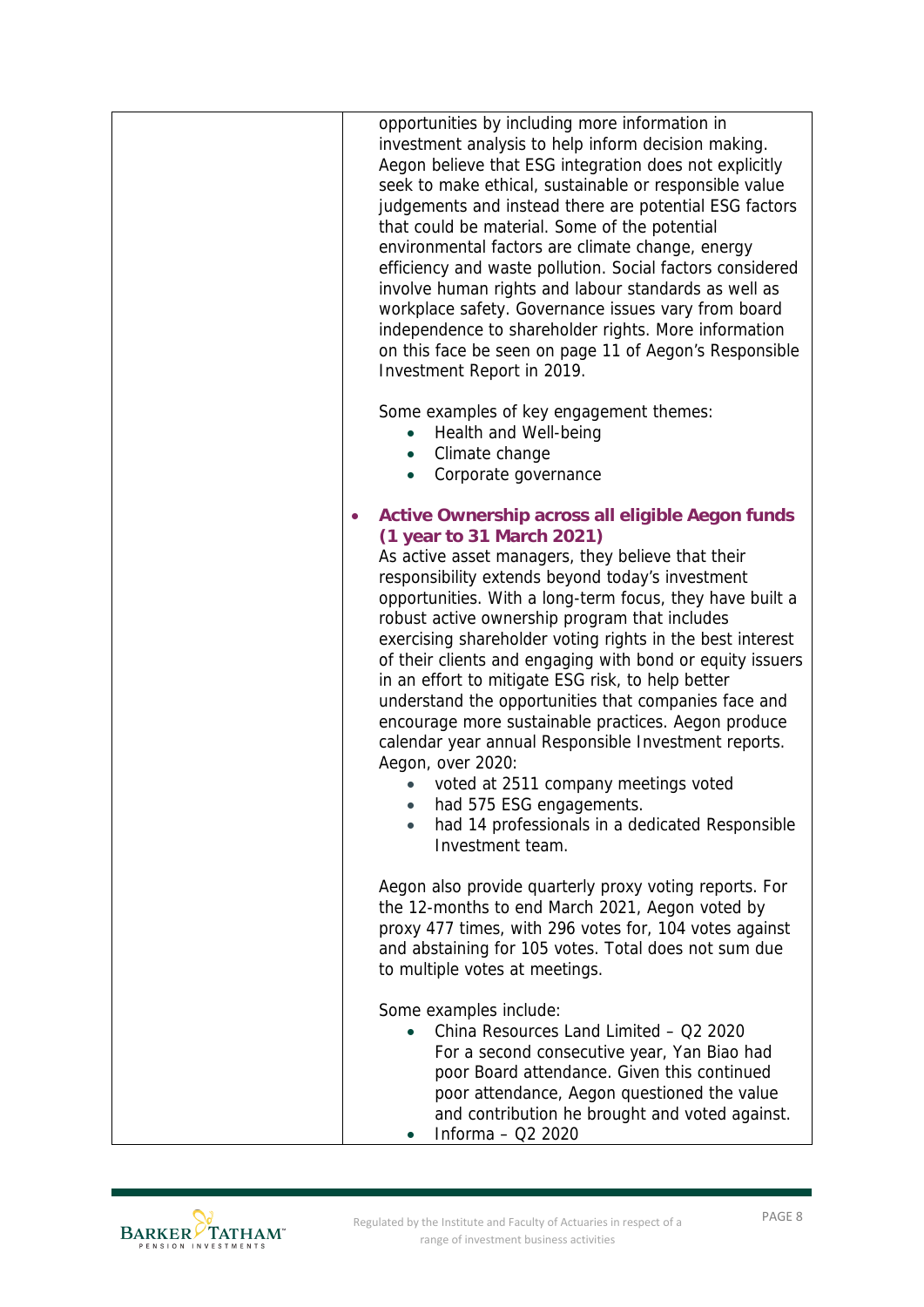|                                | Aegon voted against the LTIP (long -term<br>incentive plan) due to a significant fall in share<br>price.<br>The Company provided an assurance that the<br>pension issue would be addressed which Aegon<br>voted in favour of.<br>Just Eat Takeaway.com NV - Q4 2020<br>$\bullet$<br>Approved supplement to the Remuneration<br>Policy of the Management Board. The policy was<br>being amended to facilitate awards of shares<br>which vest without reference to the achievement<br>of performance targets.                                                                                                                                                                                                                                                                                          |
|--------------------------------|------------------------------------------------------------------------------------------------------------------------------------------------------------------------------------------------------------------------------------------------------------------------------------------------------------------------------------------------------------------------------------------------------------------------------------------------------------------------------------------------------------------------------------------------------------------------------------------------------------------------------------------------------------------------------------------------------------------------------------------------------------------------------------------------------|
|                                | <b>References</b><br>$\bullet$<br>More information on Aegon's ESG policies and principles,<br>Active Ownership and specific data referred to above<br>can be found in their document "Responsible<br>Investment Report 2019"<br>Further information on the proxy voting can be found in<br>Aegon's Proxy Voting Quarterly reports.                                                                                                                                                                                                                                                                                                                                                                                                                                                                   |
| <b>Schroders</b>               |                                                                                                                                                                                                                                                                                                                                                                                                                                                                                                                                                                                                                                                                                                                                                                                                      |
| <b>Diversified Growth Fund</b> | <b>Fund Manager Overview</b><br>$\bullet$<br>In 2017, the Schroders Sustainable Investment Team<br>introduced a sustainability accreditation process to help<br>distinguish how environmental, social and governance<br>(ESG) factors are considered across our products. This<br>is intended to help investors understand the different<br>roles that ESG plays in their investment processes.<br>There are three key sustainability categories<br>Screened - Negative screening beyond cluster<br>$\bullet$<br>munitions, anti-personnel mines and biological<br>and chemical weapons.<br>Integrated - ESG factors are systematically<br>integrated into the investment process and can<br>be clearly evidenced.<br>Sustainable - Sustainability is a building block of<br>the investment process. |
|                                | <b>ESG Integration</b><br>Schroders embeds ESG into their multi-asset approach<br>through: research with priority sustainability tools and<br>ESG integrated multi-asset research; asset allocation via<br>a 30-year asset class return adjusted for climate change<br>and tactical trade screening for sustainability; stock<br>selection/engagement with sustainable security<br>selection expertise, active engagement and voting; and<br>ESG measurement through a sustainability budget and<br>measurement through a variety lenses.<br>Schroders measure in quarterly reports the<br>sustainability and carbon reporting metrics using their                                                                                                                                                   |